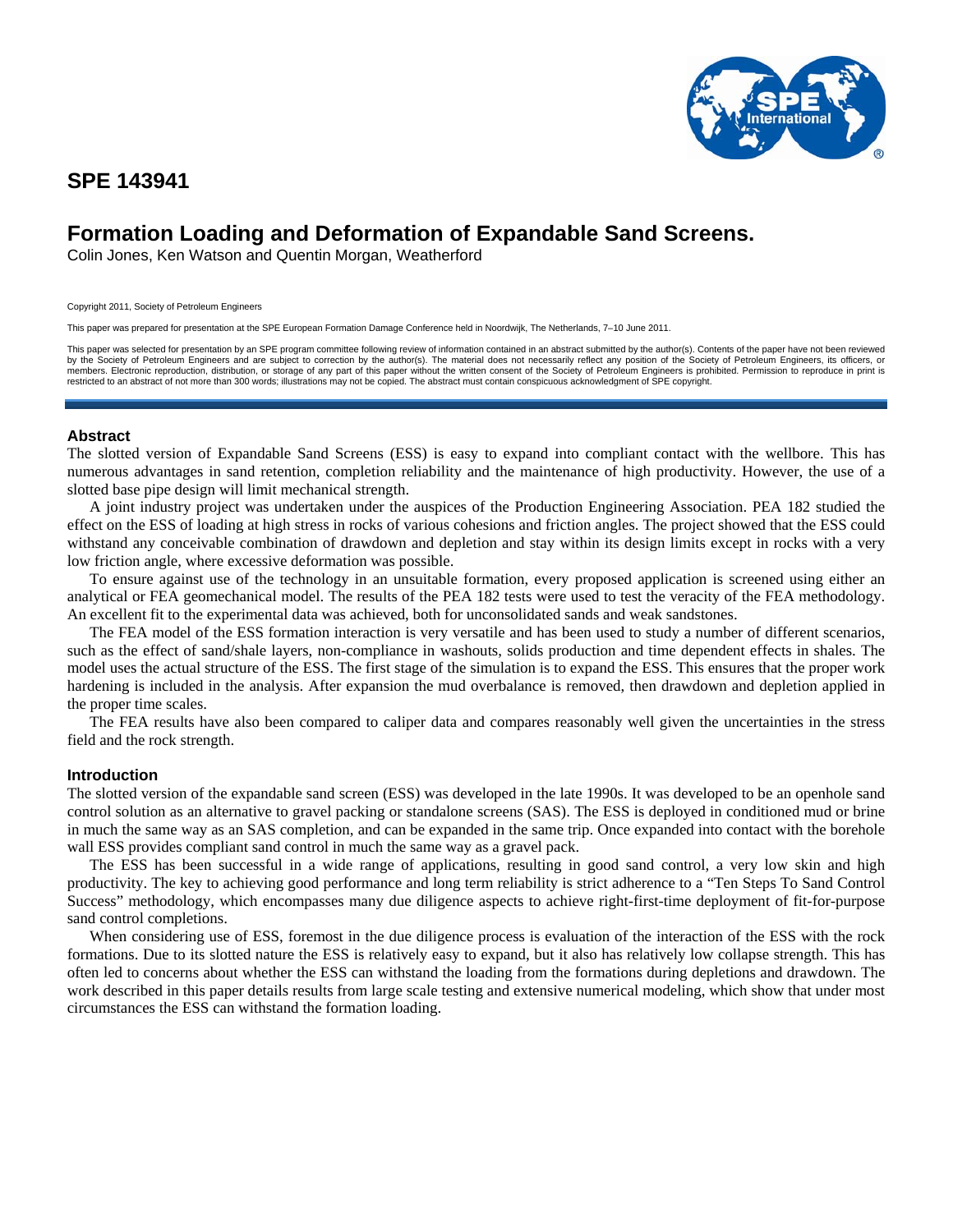## **Testing**

A wide range of tests have been conducted to determine the mechanical properties of ESS and to determine the overall operational envelop. Not all tests are relevant to ESS-formation interactions, such as axial tensile yield and tensile strength. Willson et al<sup>1</sup> describes a set of mechanical crush tests; both diametral compression and axial compression. Results from these tests were used to calibrate a finite element (FEA) model of the ESS construction, with the FEA model subsequently used to conduct ESS-formation interaction studies.

Additional tests were carried out to quantify torsional strength, jacket pull-off rating, hydraulic collapse, and burst strength. Numerous additional large scale triaxial thick wall cylinder tests were also performed to evaluate impact of formation loading. The hydraulic collapse and formation loading tests are described below.

## **Hydraulic Collapse Testing**

Hydraulic collapse testing on all ESS sizes has been performed to determine the maximum pressure each size can withstand when completely plugged. This is not truly relevant to ESS-formation interactions, but it is a relatively simple test, with results used to verify modeling predictions.

The tests are performed in a pressure vessel using an ESS sample which has been deliberately and totally plugged. Several versions of the test exist which give broadly similar results. The ESS can be plugged by either surrounding it with an impermeable membrane, or by using a fluid loss pill to plug the weave. Tests conducted using a fluid loss pill corresponds to the ISO Screen Standard<sup>2</sup> used to quantify mechanical specifications of conventional well screens. However, the majority of the tests were conducted using membranes. In both test methods, pressure is applied by a constant rate positive displacement pump. Cell pressure is monitored and recorded throughout the test. The internal deformation of the ESS is measured using displacement transducers. Typical data is shown in Figure 1 for the 4 ½" ESS. The graph shows that the ESS deforms in a fairly linear fashion up to a peak. After the peak, the structure buckles and the load bearing capacity drops slowly. The hydraulic collapse rating of the 4 ½" ESS is 180psi. The hydraulic collapse ratings for all ESS sizes are shown in Table 1.



**Figure 1: Data for hydraulic collapse of the 4 ½" ESS** 

| <b>ESS Size</b> | <b>Hydraulic Collapse Rating</b> |
|-----------------|----------------------------------|
| 4" 316L         | 170psi                           |
| 4 1/2" 316L     | 180psi                           |
| 5 1/2" 316L     | 123psi                           |
| 7" 316L         | 350psi                           |
| 7" 25Cr         | 460psi                           |

**Table 1: Hydraulic collapse ratings for current ESS systems**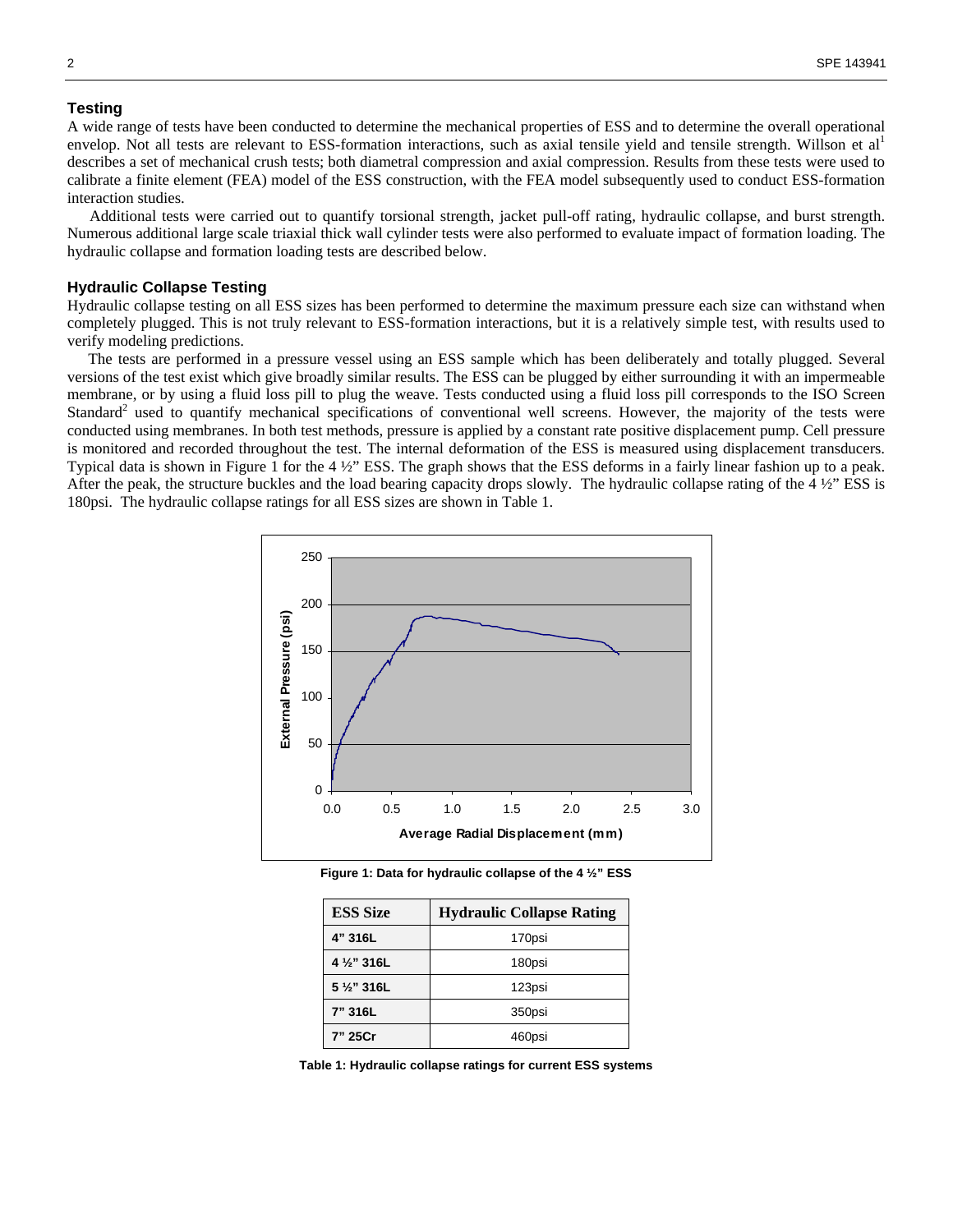## **PEA 182 Tests**

 $PEA<sup>3</sup>$  182 was a joint industry project (JIP), designed to investigate the properties, including collapse resistance, of expandable sand screens, including Weatherford's slotted variety. The sponsors of the project were BHP, BP, Chevron, ExxonMobil, Norsk Hydro, Saudi Aramco, Shell, Total, Unocal and Weatherford. Eleven tests were performed, nine on ESS, one on an expandable sand screen featuring a pre-drilled basepipe, and one test on a conventional sand screen. Two types of test were performed on ESS; sand box (SB) and pressure vessel (PV) tests. In each experiment the ESS deformation was measured and video streams recorded from cameras placed in the bore of the ESS samples.

In the sand box tests an ESS sample (4" or 5  $\frac{1}{2}$ " expanded to 6" or 8 3/8") is embedded horizontally in an unconsolidated sand pack, with approximate dimensions 29"x29"x35". Stresses are applied vertically up to a maximum of 5,600psi, with up to 2,500 psi horizontal stresses generated by the flat jacks. A schematic is shown in Figure 2.





In the pressure vessel tests, large rock cores, 41" long by 19.5" OD, were bored to accommodate either 4" or 5  $\frac{1}{2}$ " ESS, creating large scale thick wall cylinders. The ESS samples were either expanded in-situ to either be compliant, or to leave an annulus of known dimensions, or were pre-expanded when an unconsolidated material was used. The stresses were applied using hydraulic pressure to the jacketed outside surface of the core and to the ends of the core. The core was then saturated to light oil, with the same oil also flowed through the core into the wellbore, during the application of the stresses. In most of the pressure vessel tests the maximum applied stress reached 10,000psi; the safe working limit of the PV. At this limit the ESS was deformed, but stable. A schematic of the PV setup is shown in Figure 3. A photograph of a partially disassembled sample is shown in Figure 6.

The nine tests were conducted on a variety of weak rocks and unconsolidated sands. The tests investigated the effect of an open annulus, bore hole breakouts and the interface between weak and strong rock materials. The materials used are shown in Table 2. The results of all the tests are summarised in Table 3.

| Rock                      | Test    | <b>Properties</b>              | Comments                                    |  |
|---------------------------|---------|--------------------------------|---------------------------------------------|--|
| Unconsolidated 1 (UC1)    | 1.8     | UCS=0, $FA~30^\circ$           | TerraTek standard U/C sand                  |  |
| Unconsolidated 2 (UC2)    |         | UCS=0, FA high                 | Designed to be a high friction angle        |  |
| Unconsolidated 3 (UC3)    | 6       | UCS=0, FA low                  | Sand clay mixture 60/40, low friction angle |  |
| Castlegate SS (CSS)       | 2,3,4,5 | $UCS = 1500$ psi               | Weak to medium strength sandstone           |  |
| Saltwash South SS (SWSSS) | 8.11    | UCS=400psi                     | Weak sandstone                              |  |
| Pierre Shale (PS)         | 6, 11   | UCS=350psi, FA 0-34 $^{\circ}$ | Surface shale                               |  |

**Table 2: Rocks used in the tests**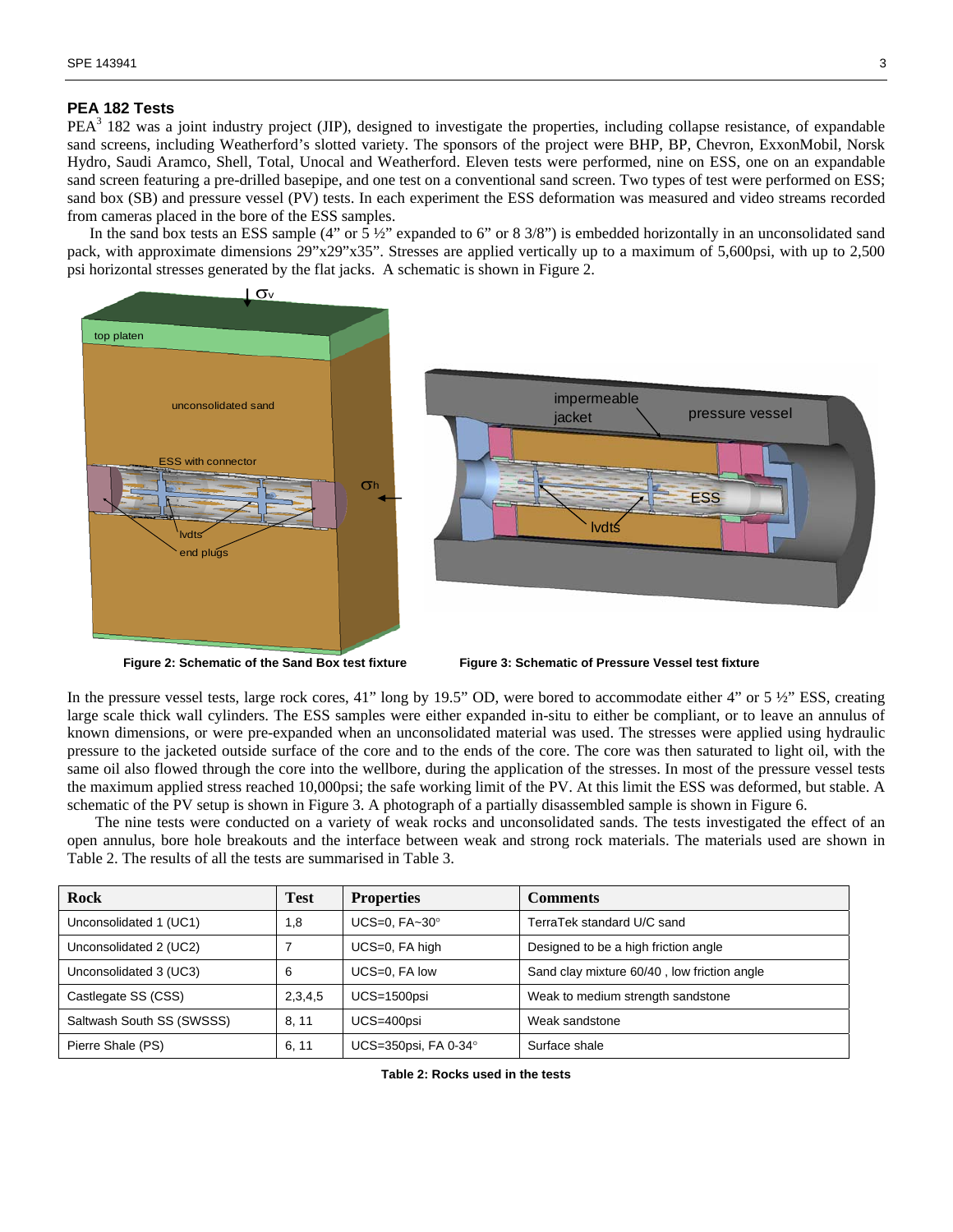| <b>Test</b>    | <b>ESS Size</b>      | Test Type,<br><b>Rock Type</b> | <b>Borehole</b>    | <b>Maximum</b><br>Stress (psi) | <b>Maximum</b><br><b>Deformation</b> | <b>Maximum</b><br>Decrease in ID |
|----------------|----------------------|--------------------------------|--------------------|--------------------------------|--------------------------------------|----------------------------------|
|                | 5 1/2" c/w connector | SB, UC1                        |                    | 5600                           | 1.07"                                | 15%                              |
| 2              | 4"                   | PV, CSS                        | 6.1"               | 9000                           | 0.3"                                 | 6%                               |
| 3              | 4"                   | PV, CSS                        | $6.1" + 6.6"$      | 10000                          | 0.75"                                | 15%                              |
| 4              | 4"                   | PV, CSS                        | 6.1" c/w Breakouts | 10000                          | 1.03"                                | 21%                              |
| 5              | 4" c/w connector     | PV, CSS                        | $6.1" + 6.6"$      | 10000                          | 0.95"                                | 19%                              |
| 6              | 4"                   | PV, PS, UC3                    | 6.1"               | 3000                           | 0.7" in UC3                          | 14%                              |
| $\overline{7}$ | 4" Incolloy          | SB, UC2                        |                    | 1500                           | 1"                                   | 20%                              |
| 8              | 5 1/2" (8.44" OD)    | PV,SWSSS,UC1                   | 8.73"              | 5000                           | 2.5"                                 | 34%                              |
| 11             | 7" 25Cr (8.6" OD)    | PV, PS, SWSSS                  | 8.7"               | 1600                           | 2.5"                                 | 32%                              |

#### **Table 3: Summary of test results**

Test 1 was conducted using a 5  $\frac{1}{2}$ " ESS sample with an expandable flow-through connector in the SB configuration. This test showed that the connector underwent slightly more deformation, but the effect was minimal. The maximum deformation on the body of the ESS after the stress was applied was 1.00", with the connector experiencing 1.07" maximum deformation. In test 2, involving deformation of 4" ESS in the PV, very little deformation was observed. Test 3 was a repeat of test 2, but with an out of gauge section, simulating a wash out extending beyond the expansion range of the ESS. This caused more deformation. Test 4 was conducted in a wellbore featuring breakouts. In a precursor to test 4, the rock sample was stressed in the PV to induce failure and create wellbore breakouts (Figure 4). The breakout occurred at 2,500psi confining pressure, equating to the strength of the unsupported wellbore. At this point the rock sample was in danger of total collapse. The ESS was then expanded compliantly into the curved sections of the broken wellbore, but not across the breakout, and the rock sample re-stressed. Confining pressure was increased to 10,000psi, with the ESS sample still stable and sand-tight. The borehole support provided by the ESS had thus conferred a fourfold increase in borehole strength. Test 5 was a repeat of test 3, but with an expandable flow-through connector present.



**Figure 4: Breakouts formed prior to test 4** 

Test 6 was performed on a composite Pierre shale and unconsolidated sand-clay mixture. Test 11 was performed with a composite Pierre shale and Saltwash South sandstone sample. The deformation in the UC3 material was small, but the deformation in the Pierre shale material was very large. This was due to the properties of the Pierre shale.

Pierre shale (PS) is a common outcrop shale in Utah. It is very weak, with roughly 40% clay content, of which the predominant clay mineral is montmorillonite<sup>4</sup>. In test 11 a set of core plugs was taken from the plug removed from the wellbore to create the thick wall cylinder sample. Triaxial strength measurements were performed on these core plugs. The results (Figure 5) show a very low strength, with UCS values between 1 and 3MPa, and friction angles between 2 and 5 degrees. The unconsolidated material (UC3) was a mixture of 60% sand and 40% clay.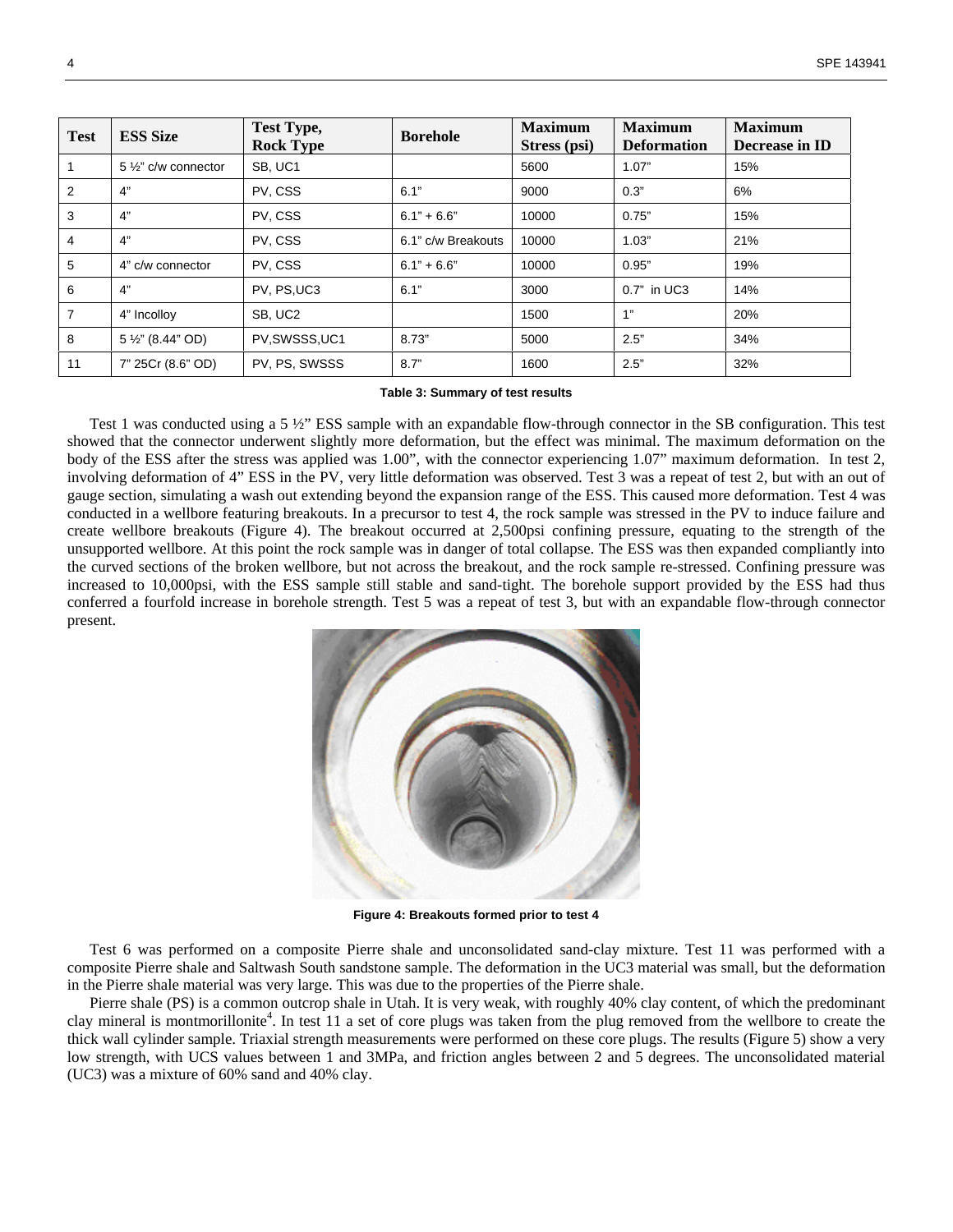For test 6 the deformation in the UC3 was 0.7" at 3,000psi. The deformation in the PS was much larger, with the wellbore closing up rapidly on the instruments inside. The large deformations observed in the PS are due to the very weak nature of this surface material. The deformation in the UC3 material is more realistic and can be taken as representative of the behaviour in a poor quality sand. In test 11 the stronger 7" 25Cr version of the ESS was used. The deformation of the ESS in the PS was 2.5" at 1,600psi.



**Figure 5: Compilation of triaxial test data on Pierre shale** 

Test 7 was performed on a sample of ESS manufactured from Incolloy CRA metallurgy, and placed in the SB with what was designed to be a high friction angle sand. Technical problems caused premature termination of this test.

Test 8 involved use of 5 ½" ESS, expanded to 8 1/2". There was a relatively large deformation of 2.5" at 5000psi. Detailed FEA modeling of this test suggests that a large part of the deformation was due to the small OD/ID ratio; there was an 8.73" ID borehole inside a 19.85" OD rock sample, giving an OD/ID ratio of 2.3. The relatively thin annulus of rock in this test did not allow the development of a stable arch of unfailed material. The numerical prediction is supported by the fact that the rock sample is more disrupted than in previous tests. The deformed zone had propagated through the entire thickness of the rock. In the tests which used a 4" ESS expanded in a 6.1" borehole the OD/ID ratio is 3.3. While this value is larger it still influences the tests, giving larger deformations than would be expected in the field.

## **Field Limits**

The tests are useful for setting limits to the depletion and deformation which an ESS can withstand in a given formation. In a weak to medium strength sandstone (tests 2-5), a change in stress of 10,000psi was observed in the majority of the PV tests. This can be translated into a depletion+drawdown limit of 10,000psi. The unconsolidated materials have lower limits.

Reductions in ESS ID of up to 35% were observed in the tests. Even at this large reduction in ID the ESS remained stable and passed negligible sand. A limit of 20% reduction in ID is therefore used in application screening; equating to 50% safety margin on maximum deformation achieved during the tests; not on failure limit.

## **Deformation Modeling**

The PEA 182 tests showed that in the test configurations used in the programme the ESS could easily withstand large stresses in weak sandstones and unconsolidated sands, but in very weak shales it had a tendency to exhibit large deformations. The challenge was to develop a modeling scheme to apply the results of the tests to field application so that the risk of large deformations could be properly identified and quantified.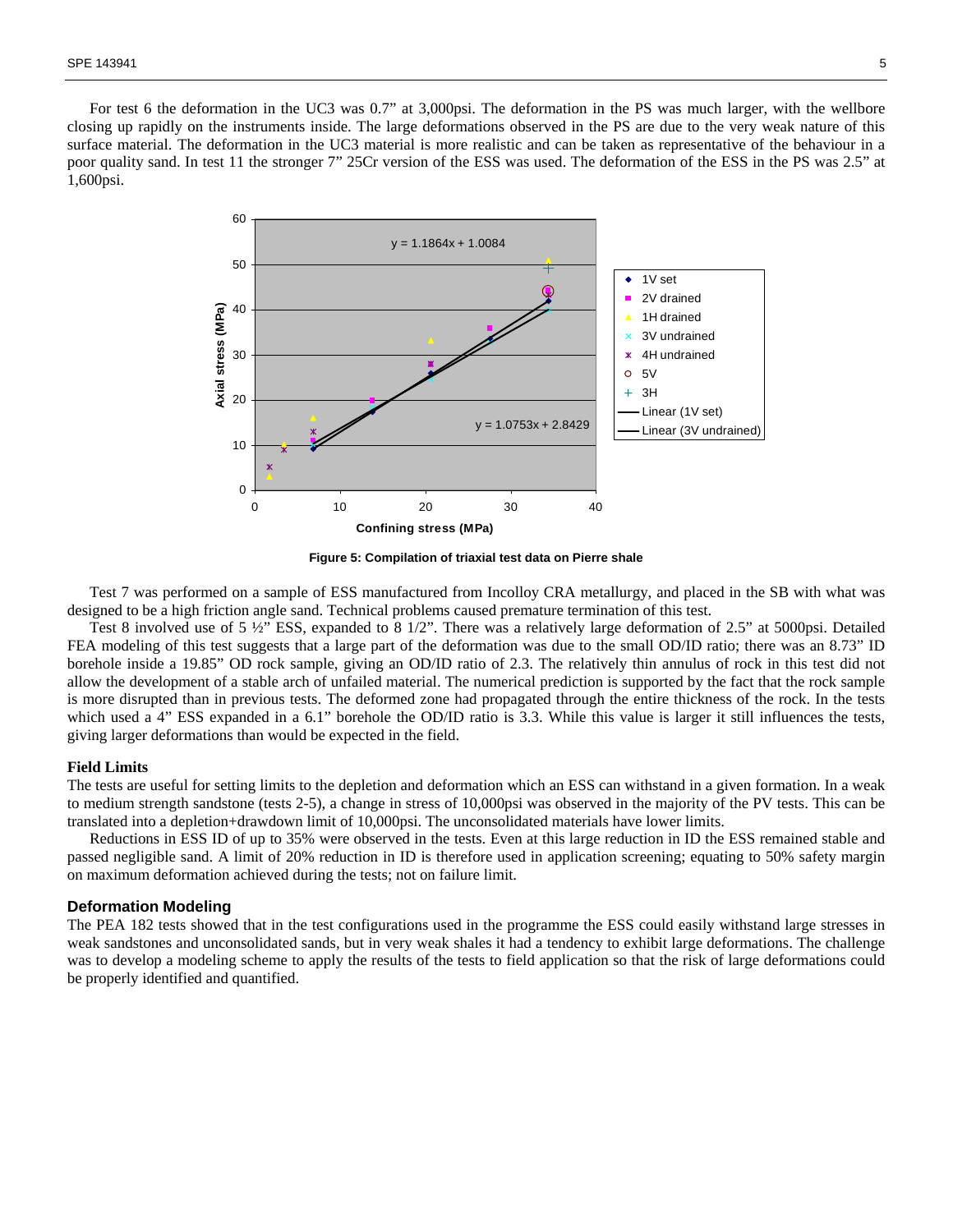

**Figure 6: Test 3 showing the Castlegate sandstone and ESS** 

## **Early Analytical Models**

The first model which was developed was the ESS Well Bore Stability (EWBS) model. This is based on yield zone theory, which was used in the past to determine tunnel support in coal mines<sup>5</sup> and in wellbore stability studies<sup>6</sup>. The yield zone model was adapted for use in screening ESS applications<sup>7</sup>. The EWBS model was compared with the results of the PEA 182 test and gave similar deformations. It has also been compared with both in-house and  $3<sup>rd</sup>$  party FEA predictions and gives comparable results in unconsolidated sands and weak sandstones. The inputs to the EWBS model are the stress state, the orientation of the completion relative to the stress field and rock properties. The model generates a plot showing the change in ESS ID during well life. The model is used to screen every potential ESS application and has resulted in the rejection of some.

## **FEA Models**

The EWBS model is a reasonable model for screening applications, and is still used for that purpose. However, the model makes use of a number of assumptions and simplifications, imposing limitations on in-situ conditions that can be analysed accurately. Most significantly, the EWBS model assumes rock yielding will be in accordance with the Mohr-Coulomb failure criterion, with yielded rock exhibiting dilatant behaviour. However, many sedimentary materials compact and are not well described by a Mohr-Coulomb relationship. The EWBS is also essentially a one dimensional model.

Developing a FEA based screening model was the next step. It is a fully three dimensional model and the actual ESS geometry is used. The ESS expansion process is also simulated and material models can be developed that can fit the actual behavior of different sedimentary formations. Many different aspects of the formation-ESS interaction can also be studied, such as multiple layers, interfaces between strong and weak materials, cyclic loading, and the effect of an annulus and coupled stress fluid flow models.

FEA models have already been constructed of ESS. Willson et al (1) developed FEA models of the ESS using software know as ELFIN<sup>8</sup>. The models have been used for  $3<sup>rd</sup>$  party screening of ESS applications, plus the early analysis of the PEA 182 tests.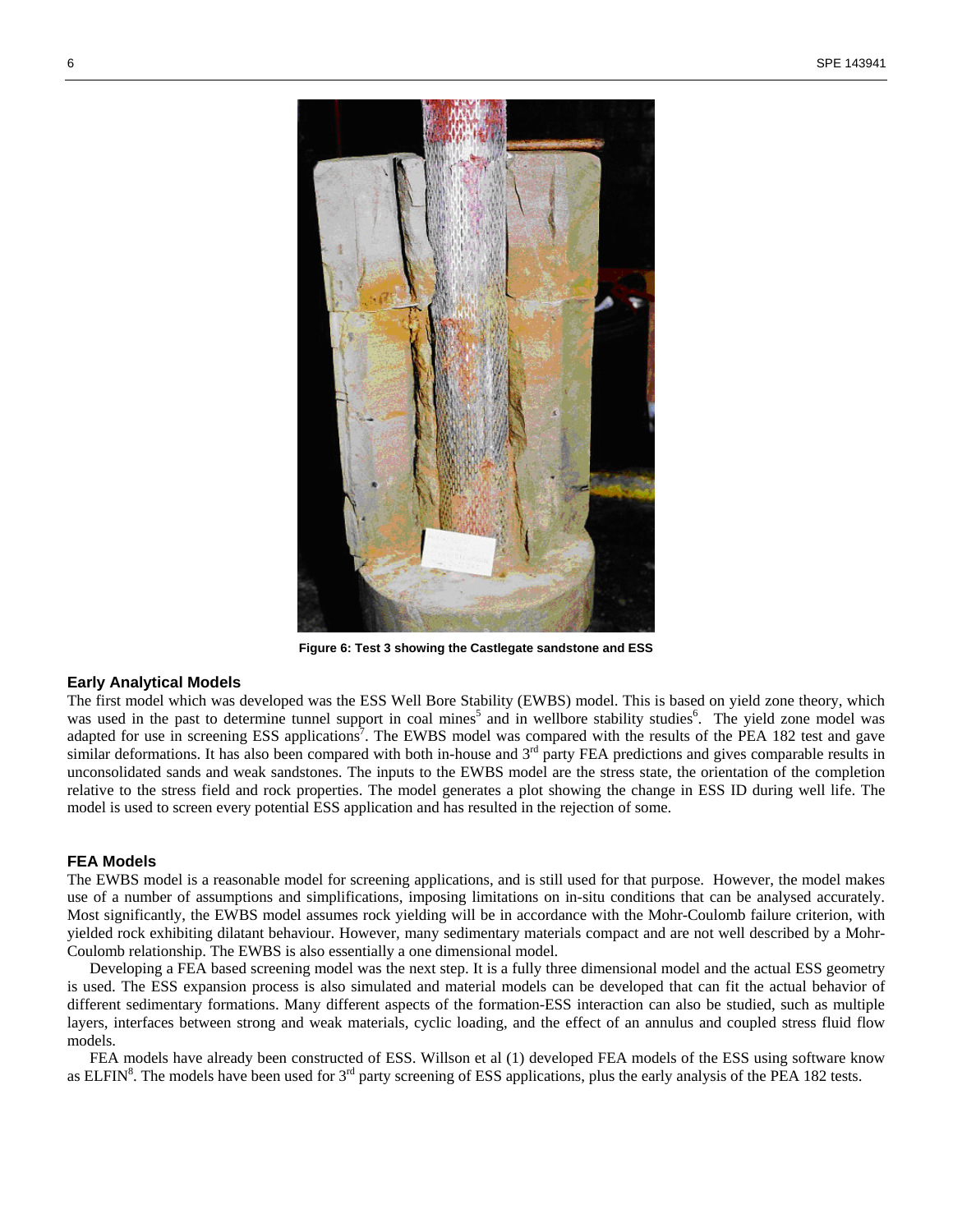Abaqus was chosen as the system on which to base the new in-house FEA modeling technique. The reason for choosing Abaqus is that it is used extensively in geomechanics and sand prediction studies, and it is designed to deal with the large plastic strains involved in ESS expansion and rock failure around the wellbore.

#### **Model Development**

The first stage involved the construction of FEA models simulating the ESS expansion process, both fixed cone and compliant hydraulic expansion, and comparing the results to known expansion forces. CAD drawings of unexpanded ESS and shroud were imported into Abaqus. The parts were meshed generally using swept brick elements, although tetrahedral elements were used for the shroud, due to the relatively complex shape. The simulations were run on a powerful desktop workstation and lasted a few minutes to a few days, depending on the complexity of the problem being analysed. Simulations of ESS cone expansion (Figure 7) give expansion forces peaking at just over 30,000lbs. This is a reasonable fit to the measured forces, which average 27,000lbs.





Figure 10 shows cone expansion of 4  $\frac{1}{2}$ " ESS, complete with the perforated outer shroud. The advantage of simulating the expansion process is that it is likely to get the proper plastic strain at the ends of the slots in the ESS basepipe, by factoring into the simulations the work hardening process. The degree of plastic hardening at the ends of the slots is a controlling factor in the strength of the ESS. The simulations used 316L stainless steel, with a yield of 206MPa, a Young's modulus of 210GPa and a Poisson's ratio of 0.3.

 The second stage involved simulating hydraulic collapse of the expanded ESS. This gradually deformed the expanded ESS. Initially the deformation is linear and elastic up to a radial displacement of approximately 1.2mm and an external pressure of 70psi. Above this pressure the structure appears to yield and deforms plastically. An image of the partially collapsed ESS is shown in Figure 8. This shows some localized buckling of the structure. As the applied pressure is increased still further the sample eventually flattens completely and the inside surfaces come into contact. Figure 9 shows the radial deformation plotted against applied pressure for the numerical and actual hydraulic collapse test.

The initial slopes of the experimental and numerical pressure displacement curves are virtually identical. After yield the experimental and numerical behaviors depart slightly. In the actual experiment, once a peak pressure was reached, the sample slowly loses its load bearing capacity and gradually collapses. The numerical pressure displacement curve increases after yield.

The reason for the difference is probably to do with either the way the samples are loaded, or heterogeneities in the structure. In the experiment the ESS was fitted with a rubber membrane and mounted inside a pressure vessel. Pressure is applied by a small volume piston pump. The sample ID is measured using a set of extensometers. As volume is added to the pressure vessel the pressure on the sample increases and it deforms. If there is some movement of the sample the change in volume will cause a pressure drop. Also, in the actual sample, there are some departures from an ideal structure. The slotting process is not exact and the pipe is not perfectly round and concentric. All these factors may lead to plastic strain localization and a drop in pressure. In the simulation the pressure is ramped up to a given maximum. The pressure must continue to increase and the sample rapidly flattens at an ever increasing pressure.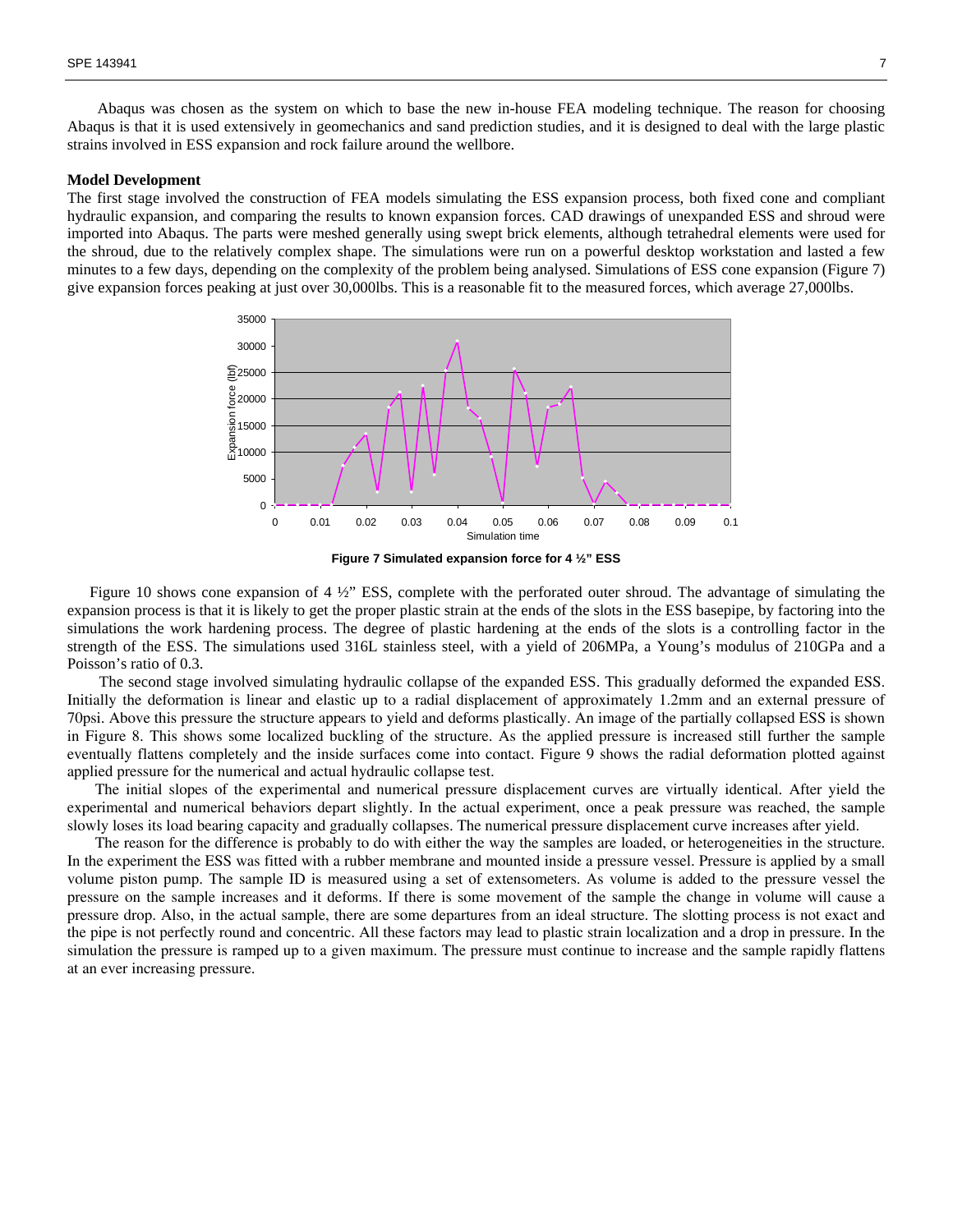

The third stage involved the creation of an FEA model simulating the large scale triaxial thick wall cylinder deformation tests conducted under PEA 182, using the pressure vessel, as shown in Figure 11. The yellow and pink traces are the output from the LVDT strain gauges. The brown and green traces are the simulated deformations for two slightly difference starting conditions. The fit between the actual test data and the FEA simulations is very good. The deformations are similar, and the slopes of the deformation vs pressure are very close. The curves cross over each other, but this is likely due to some slight difference in geometry of the experimental ESS and rock samples relative to the more perfect geometry employed in the FEA model.



**Figure 10: Cone expansion of ESS**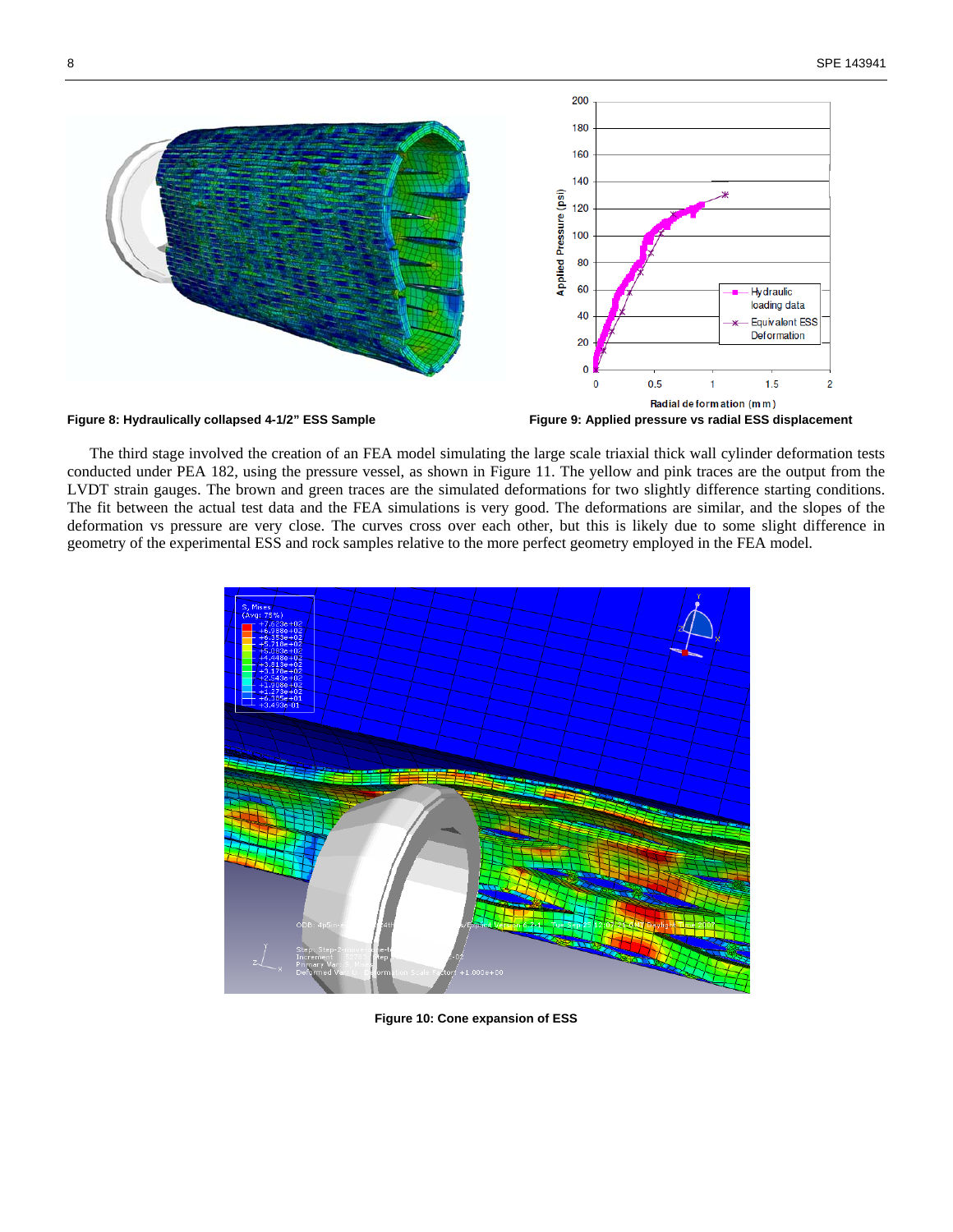

**Figure 11: Simulation of 7" ESS** 

Once the FEA models had been developed and the veracity established through comparison of simulations with experimental data on ESS expansion, hydraulic collapse and deformation recorded in the PEA 182 tests, the fourth and final stage was to build FEA models of an actual application.

## **FEA Model of a Field Application of ESS**

FEA modeling of field applications involves analyzing ESS deformation throughout the entire lifecycle of the well. When a bore hole is drilled through a rock at depth, the removal of the material causes a concentration of stress in the formations close to the wellbore. This is because the rock material close to the wellbore has to carry the stresses which were originally carried by the removed material. Elastic solutions exist to quantify the stresses around the hole. They show that the stresses can be very large and will cause some failure of the near wellbore formations; especially if they are weak. The hole is drilled using a fluid of sufficient density to stabilize weak formations. As the drill bit bores through a weak formation there will be some rock failure and relaxation of stress. This causes the wellbore wall to contract slightly into the centre of the wellbore, resulting in a "tight hole". This extra material is either reamed off immediately by gauge cutters on the bit, or as the drill bit is withdrawn from the hole.

In these FEA simulations of the drilling process, the starting point is a block of rock with a bore hole. The initial stresses and mud over balance are applied. This causes some movement of the wellbore wall. If the rocks are very weak the movement can be very large. In the FEA model the hole must be re-circularized so as to physically represent the finished drilling process.

This was achieved by constructing two separate FEA models. The first model is loaded to produce the stressed and deformed state after application of the initial stresses. The second FEA model, essentially a copy of the first, then has the solution from the first model mapped onto it. This gives the proper stress distribution and a gauge hole. The second model then carries on with further loading steps. The procedure was described in detail in a recent publication<sup>9</sup>

Once the wellbore has been re-circularized, the next step is to simulate the production of fluids from the formations. This is done either by changing the effective stresses applied to the block to simulate depletion and drawdown, or by using a fully coupled stress fluid flow simulation.

## **Application Screening Model**

The model developed above is used for screening ESS applications in situations where there is some concern on the veracity of the EWBS model. The standard model used is a thin block of rock of 6m x 6m. The block thickness extends across one full repeat of the ESS basepipe slot pattern. Usually only a quarter or half symmetry block is used. The model configuration and the details of the ESS are shown in Figure 12.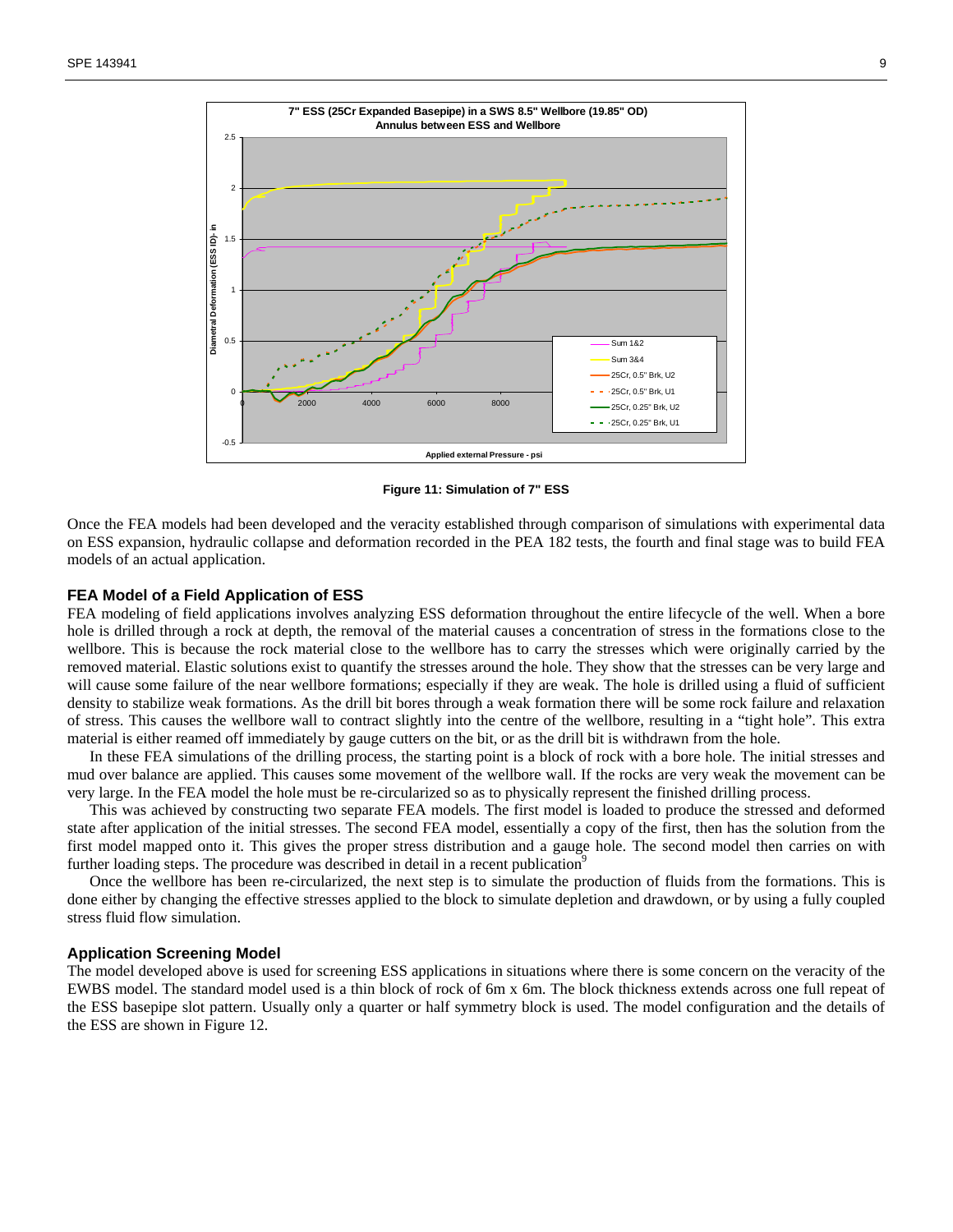There are a number of steps in the analysis, as described in the preceding section. Firstly, the effective stresses are applied to the block, then the wellbore is recircularised. The ESS is then expanded into contact with the wellbore and the mud over balance removed. The effective stresses are then increased to simulate depletion. A more complex fluid-coupled model can also be used for the total stress and pore pressure distributions.

Figure 13 shows an example of a coupled stress fluid flow simulation of the full life cycle of a 5  $\frac{1}{2}$ " ESS expanded out to a hole diameter of 216mm (8  $\frac{1}{2}$ "). The reservoir and rock properties are shown in Table 4. The figure shows the deformation of the inner bore of the ESS, either with or without the recircularisation process. For the example without recircularisation, when the initial stress is applied, there is a small movement of the inner bore of the ESS. There is also a small deformation when the mud over-balance is removed. In this case, the largest deformation takes place when the reservoir undergoes depletion. The amount of deformation during depletion is a function of the reduction in pore pressure, which in this case is from 19.2MPa to 6.9MPa. At the end of the depletion step, the deformation for the non recircularised simulation is around 24mm, which corresponds to 25%. This is a substantial deformation, which exceeds the 20% limit determined in the PEA 182 tests.

The recircularisation procedure removes the initial deformation and reduces the deformation during depletion, so that at the end of the depletion step there is approximately 14mm deformation, which corresponds to 15% deformation. A drawdown of 1MPa was applied in the last step. This causes further deformation, leading to a final radial deformation of 16mm or 18%. For this application the deformation is just within the 20% limit.

#### **Inclined Borehole in a Sand Shale Sequence**

The screening model was adapted to study the effects of a sand-shale sequence in an inclined borehole to particularly study the effects of the sand-shale interface. Models were built at various inclinations, ranging from 0-90 degrees. Figure 14 shows the model for the 45 degree wellbore. The block is divided into 3 main layers; the outer 2 were sandstone, with shale sandwiched in between. The inner shale layer was also sub-divided into 5 layers to allow for thinner shale layers to be modeled. The properties of the sandstone and shale are given in Table 4. The sandstone has a higher Young's modulus and friction angle than the shale. This is likely to cause more deformation in the shale in both the elastic and plastic regime. The model uses effective stress changes, and the slow change in pore pressure in the shale is not taken into account. This is therefore likely to represent a worst case scenario, since in reality, owing to the extremely low shale permeability, the pore pressure does not change very rapidly, and so the change in effective stress is small. However, it may be a reasonable approximation in thin shale beds, where the shale can drain into surrounding permeable sandstone formations.

Figure 15 shows the results of a simulation in a vertical well. The plot is deformation in one direction only (dark blue is zero and red is maximum movement), and clearly showing the shale layer being squeezed into the wellbore. As expected, there was substantially more deformation in the shale layer than the sandstone. The sandstone also appears to support the shale at the interface between the 2 layers.

#### **Simulation of Production and Injection in Gas Storage Wells**

ESS has much to offer as a completion option in gas storage wells, especially in highly depleted reservoirs, where the low fracture gradient precludes any gravel pumping operations. However, there is the concern that the cyclic loading will cause the eventual collapse of the ESS. To study this process, a FEA model was built of a horizontal well. Effective stresses were used and these were cycled to mimic the pore pressure changes associated with summer storage and winter extraction of gas. The rock strength was decreased by 35% during the first 10 cycles to simulation fatigue loading on the rock. The reduction in strength was taken from Ray et al $^{10}$ .

A set of results from the simulations are shown in Figure 16. The vertical and horizontal deformation of the wellbore fitted with a 7" ESS is shown for 60 cycles of production and injection, with a 12MPa change in pore pressure peak to trough. The deformation increases for the first 30 cycles, even though the reduction in strength just took place over the first 10 cycles. The deformation eventually stabilizes to around 13mm peak deformation at 60 cycles, which corresponds to 16% deformation.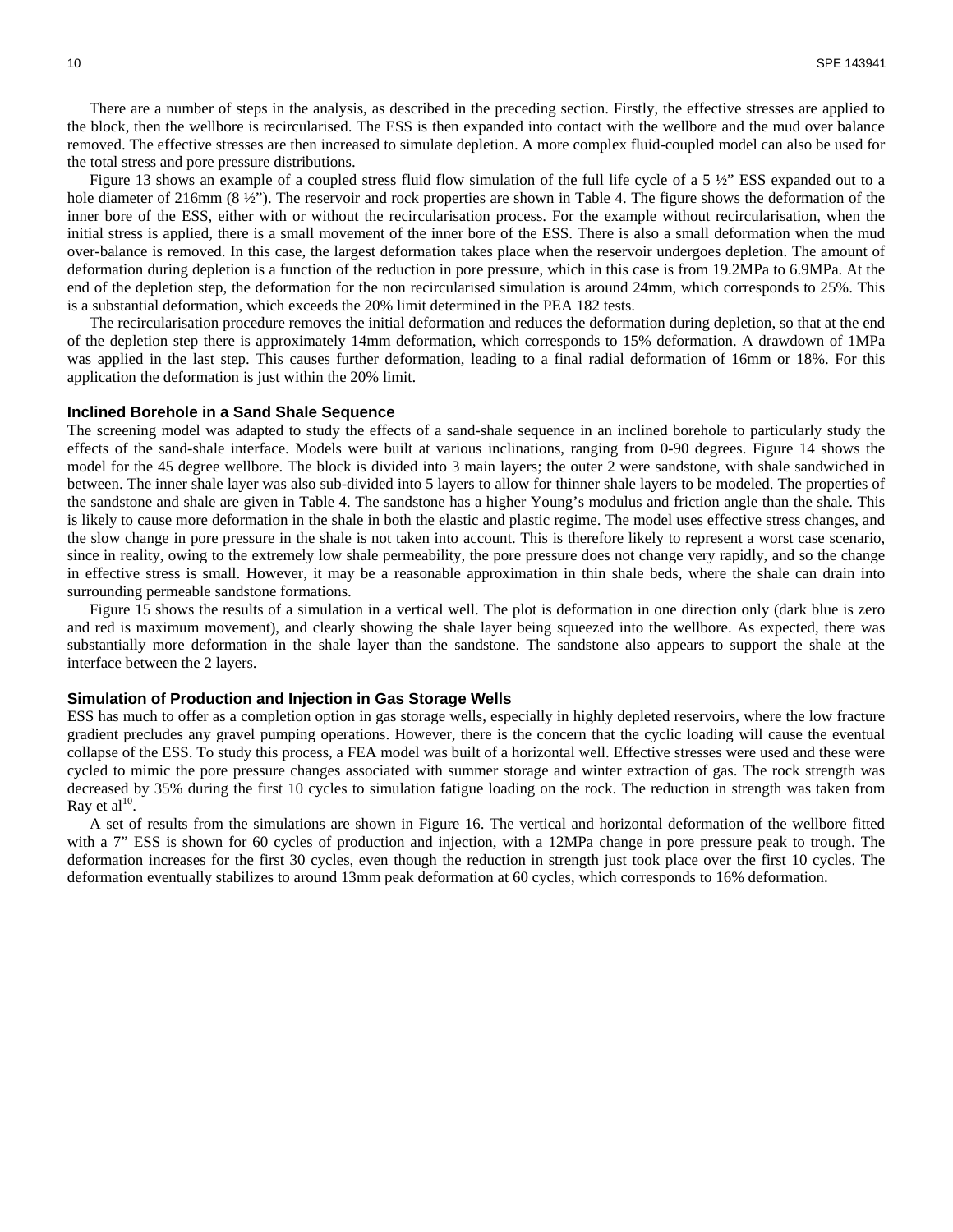

**Figure 12: Model Configuration** 



**Figure 13: Example of simulation of the full life cycle of ESS including recircularisation** 

| <b>Depth</b>                      | 1900m   |  |
|-----------------------------------|---------|--|
| <b>Vertical Stress</b>            | 35MPa   |  |
| <b>Horizontal stress</b>          | 32MPa   |  |
| <b>Initial Reservoir Pressure</b> | 19.2MPa |  |
| <b>Final Reservoir Pressure</b>   | 6.9MPa  |  |
| <b>Mud Overbalance</b>            | 3.5MPa  |  |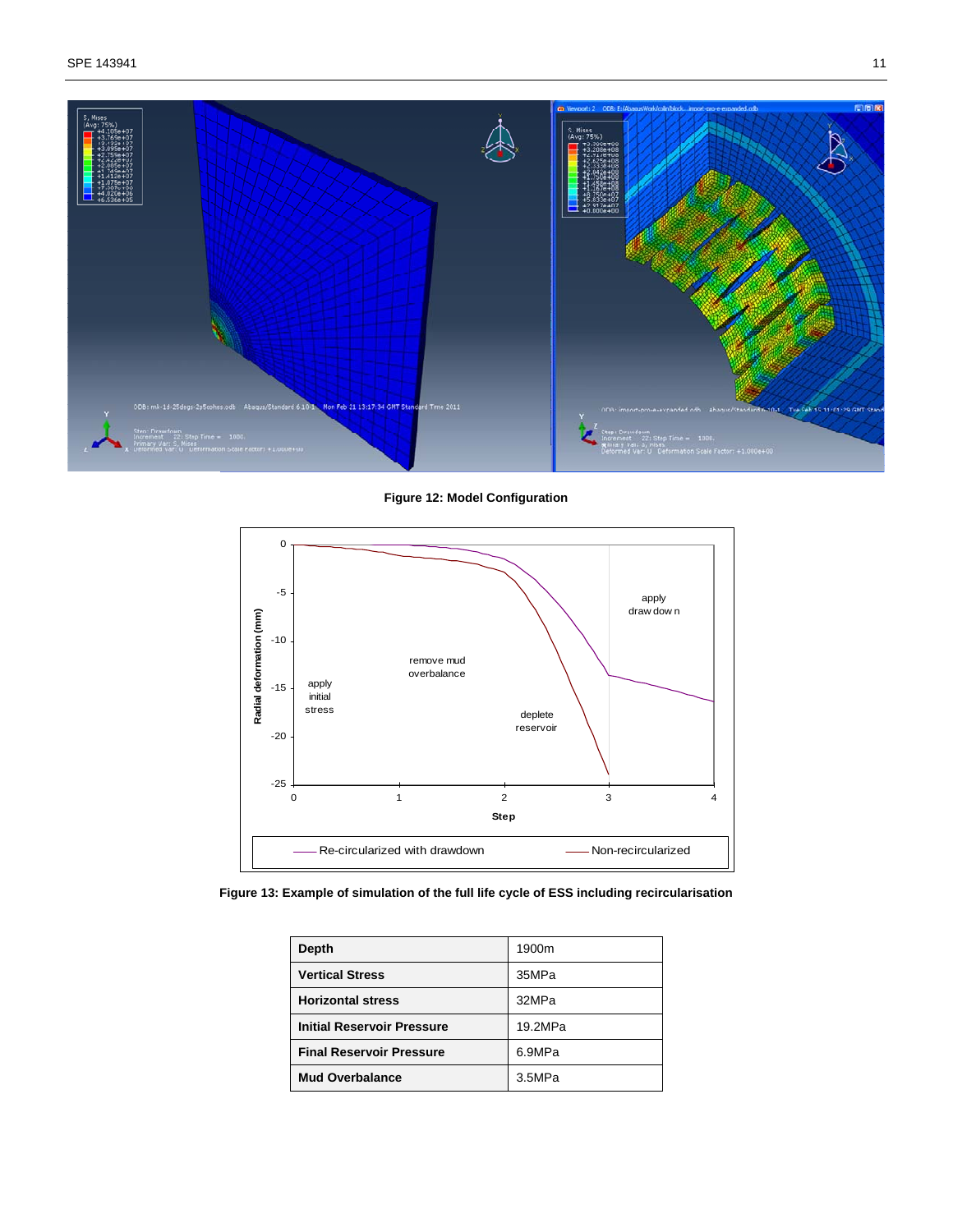| Rock                   | <b>Sandstone</b> | <b>Shale</b> |
|------------------------|------------------|--------------|
| Density                | 2500kg/m3        | 2500kg/m3    |
| Young's Modulus        | 2069MPa          | 1379MPa      |
| Poisson's Ratio        | 0.16             | 0.16         |
| <b>Friction Angle</b>  | 20 degrees       | 13 degrees   |
| <b>Dilatancy Angle</b> | 0 degrees        | 0 degrees    |

**Table 4: Reservoir and rock properties** 



**Figure 14: Inclined borehole model** 



**Figure 15: Deformation in a sand-shale sequence**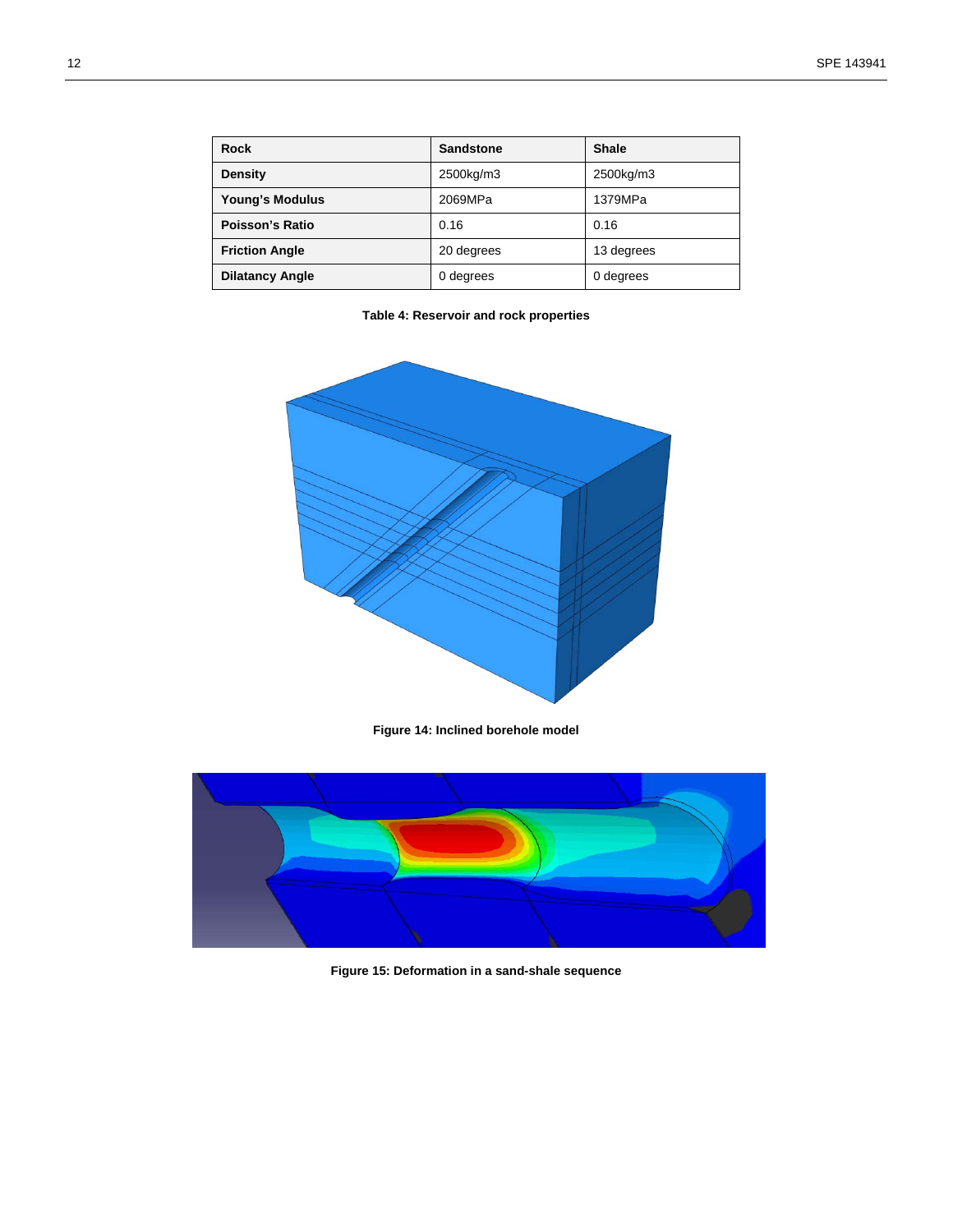

**Figure 16: Predicted deformation during multiple cycles of production and injection** 

## **Discussion**

The PEA 182 tests show that the ESS can withstand large stresses in unconsolidated sands and sandstones, but that there may be excessive deformation in very weak shales. The FEA models can predict the deformation for any application if the stress and formation properties are known. The FEA model also predicts large deformations in weak shales. The main aim of the extensive testing programme and subsequent development of analytical and numeric models is to ensure tools and methods are available to verify suitability of ESS for a given application. If there are risks that the deformation will be excessive (i.e. exceeding the 20% safe limit) then sensitivity studies can be easily performed to evaluate impact of changes to well inclination, azimuth, mud overbalance and changes in ESS metallurgy. If ESS deformation is still too excessive, then either the weak rocks will need to be isolated behind blank pipe, or an inner perforated support string deployed to strengthen the ESS completion. If neither of these contingencies is deemed viable, then ESS should not be used.

Inner strings have been proposed for a number of recent applications; they limit the deformation and impart more strength. Recent testing shows that the inclusion of a 5 ½" predrilled basepipe into the 7" ESS more than doubles the stress that the ESS can withstand before buckling.

# **Conclusions**

- Extensive large scale triaxial thick wall cylinder tests have confirmed that ESS inside a rock formation can withstand very large stress changes, with only small deformations induced.
- A simple analytical model (EWBS) has been developed to screen all applications for excessive deformation.
- A more accurate FEA representation has been developed to address more complex geological settings and a wider range of geomechanical phenomena. This multi-step modeling technique is used to screen applications out with the scope of the EWBS model.
- ESS deformation in sandstone-shale sequences has been studied using FEA models, demonstrating that ESS deformation can be greater in the shales, but that the sandstone supports the shale at the interface and limits its deformation.
- Cyclic loading of ESS in gas storage wells has also been successfully studied within an FEA environment, with simulations predicting that ratcheting reduction of ESS ID is not an issue.
- ESS deformation in shales remains an issue, but modeling tools, techniques and methodologies have been developed to verify suitability of ESS for a given application. If such due-diligence studies indicate that ESS deformation will be too excessive, then either the shales will need to be isolated behing blank pipe or an inner perforated string will need to be deployed inside the ESS.